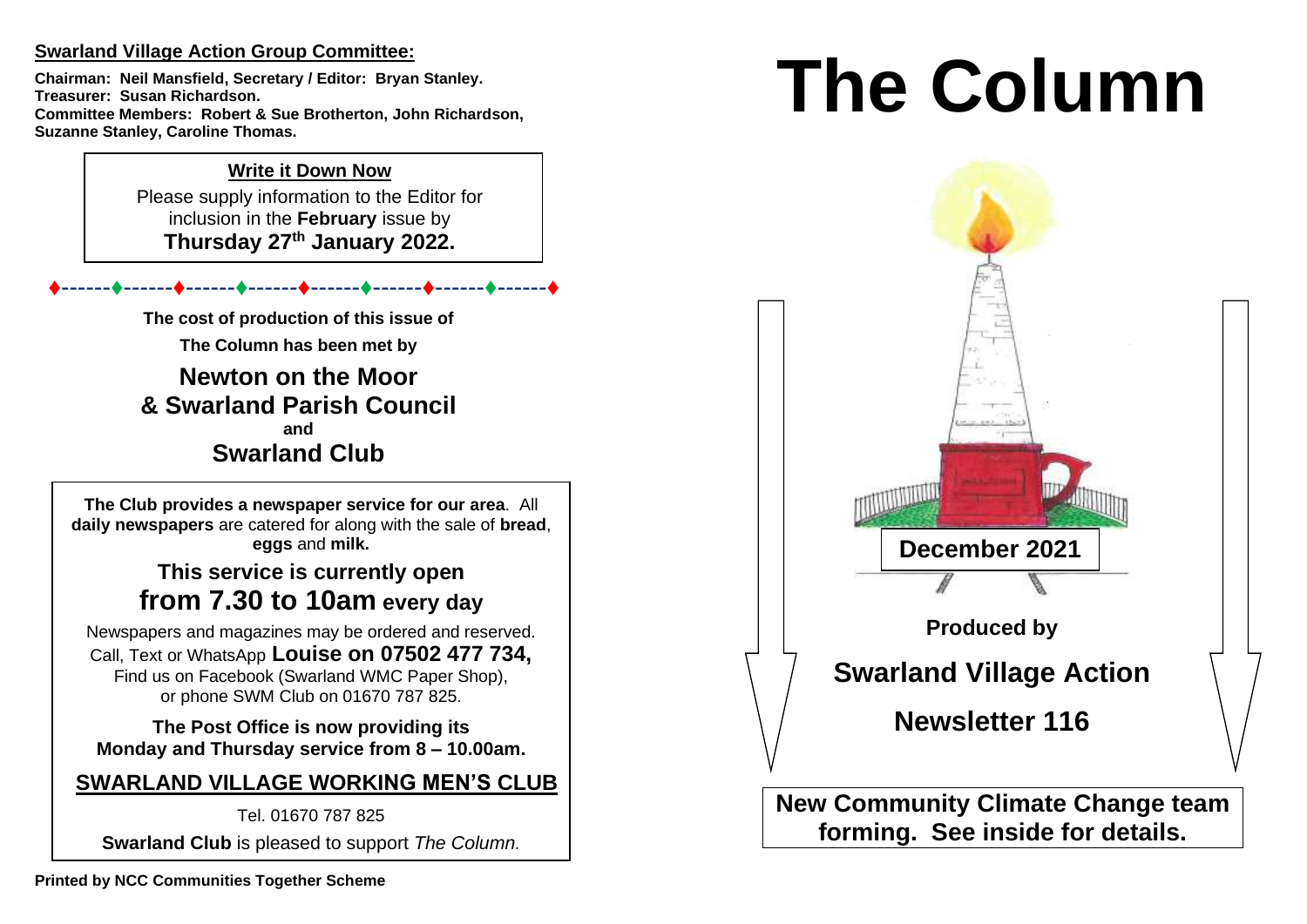Sorry, The Column is rather late: weather, lack of power and broadband have all conspired to delay things. Welcome to your Christmas issue of The Column and if you're new to the area, a special welcome to you**. To include something, however small, in the February issue, please supply it for inclusion by Thursday 27 th January. Send it to: The Editor, Bryan Stanley, on 01670 787 916 or by email at maxitoby1@gmail.com .** Even with the eased Covid-19 situation, we are still using the NCC Communities Together Scheme to print it for us. Thanks to Ruth Armstrong for organising this again.

#### **Mobile Library Dates**

The NCC mobile library comes to our parish on some Wednesdays. It stops in **Swarland opposite The Square from 10.00 - 11.00am** and **Newton on the Moor from 11.10 - 11.30am.** If you miss either of these it's also in **Guyzance from 11.40am – 12.00 and Old Felton from 12.15 – 12.35pm.**  The next visits in our area are on **8 th December, 5th January and 2nd February**.

Libraries are now open for the 'select & collect' service and there are 'doorstep deliveries' for some customers. You may also wish to use NCC's Digital Library Services which are available 24/7.

You can check NCC's website for further library information at **northumberland.spydus.co.uk/cgi-bin/spydus.exe/msgtrn/wpac/home .**

## **Support for Newton on the Moor and Swarland Residents**

Support is still available from the 45 residents in the parish who have volunteered to help out their neighbours who are resident within the parish during the Coronavirus Emergency, and also in response to the recent consequences of Storm Arwen.

In our parish, we have a population of over 900, in around 440 homes, and many are elderly and / or living alone. Volunteers are there to help you if you are vulnerable through ill health or age and don't have anyone else to help you. The sort of support we can provide is as follows: -

- Daily Phone calls to check you are well and not needing help
- Phone calls for a chat
- Collection of prescriptions
- Collection / delivery of food
- Help with other problems where possible.

If you need help, email (if possible) **janandersonpc@gmail.com** or telephone 07775 060 430 during office hours preferably.

The Parish Council website is revised regularly with information relating to services available within our parish (find this website at **http://newtononthemoorandswarlandparishcouncil.org.uk/ ).** 

NCC has a useful page of information including a daily update of infections in each county ward (at https:**//northumberland.gov.uk** ).

## **Neighbourhood Watch Update – January 2022**

## **Swarland / Newton on the Moor:**

As of 19/11/21, I have had no information about any criminal activity in our area.

### **General interest**:

A rural crime operation occurred on the evening of Tuesday 05/10/21. At this time 25 vehicles were checked, with two motorists being advised of lighting offences.

Volunteers assisted police in the safe return of a number of loose cows that had escaped onto the A696 near Belsay. The team also uplifted a silver Ford transit van and arrested one male in relation to the theft of ATVs.

A Rural Crime operation on Friday 12<sup>th</sup> & Saturday 13<sup>th</sup> November resulted in a black Subaru "acting" suspiciously in Newton (off the A69) being stopped by officers. The vehicle was seized under the Poaching Prevention Act. Two males were reported and a lamp seized.

**If residents have information on any crime, please report this via the following numbers: Emergency issues 999, non emergency issues Tel. 101. To contact Rothbury Police, phone 101 ext 61353, e-mail alnwick.npt.northumbria.pnn.police.uk , or call in at the office in the Coquetdale Centre, Church Street, Rothbury. If the office is unattended, please use the yellow phone on the wall and an officer will be able to assist with your enquiry.** 

> *NW Co-ordinator, Harold Hinchliffe, 2 Nile Drive, Swarland. Tel.01670 783 669 or Mob.07713 097 250*



## **Recycling, Wants & For Sale Corner**

Why not recycle your unwanted items through The Column? Recipients of free items can make a donation towards the newsletter's costs. Items for sale? – If successful, the seller can make a similar donation. See elsewhere for Piano for collection from Swarland Village Hall.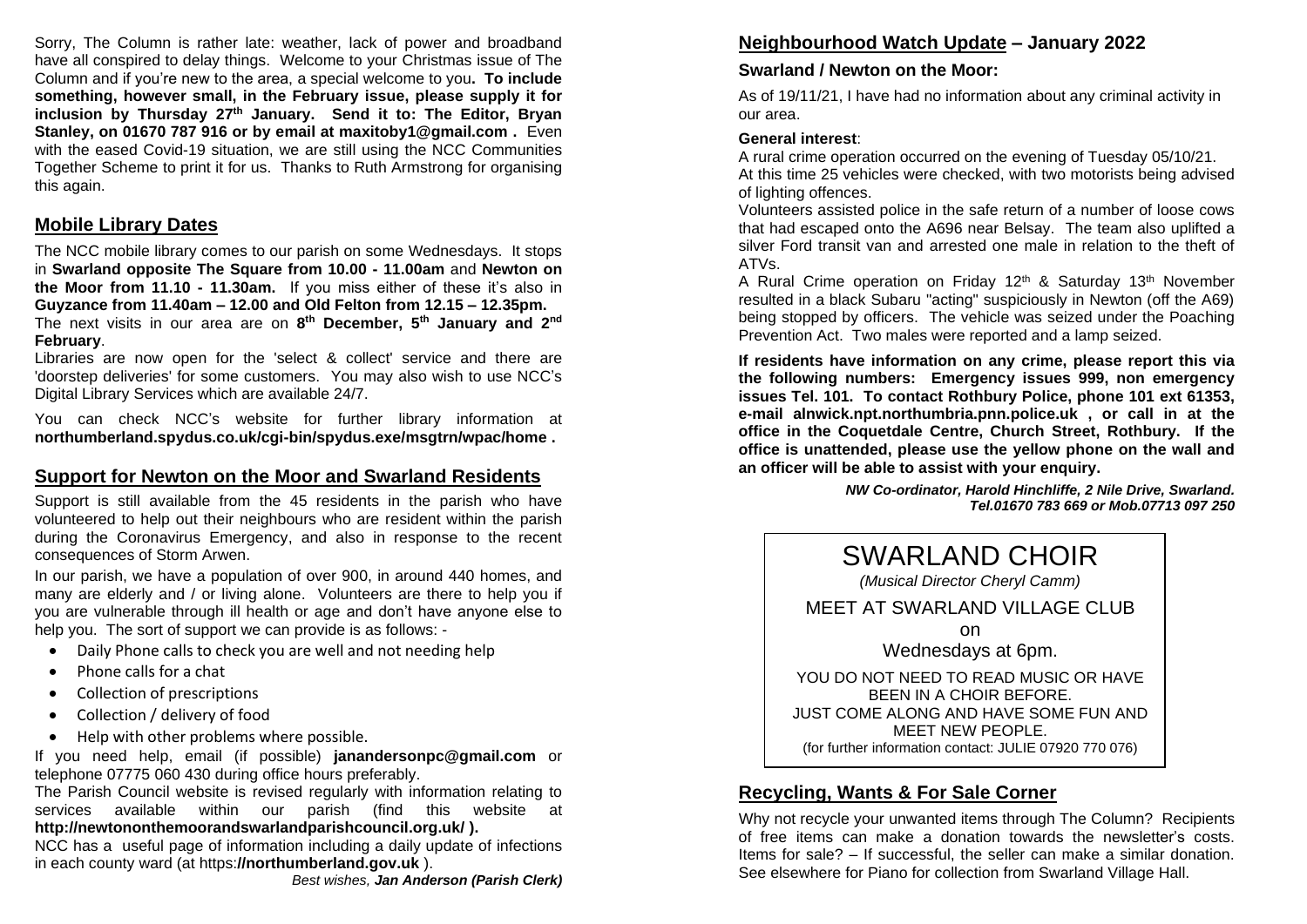## **Swarland Village Hall**

The Hall, which is run as a community facility is available for hire, bearing in mind that everyone must still follow any remaining Government Covid-19 restrictions. The majority of activities can now be booked but a few activities are still taking place outside and will recommence indoors later. **Please support this local facility.** If you wish to check on whether you can book the Hall for a future event, please contact Bryan Stanley (contact details elsewhere) or Steve Woolfrey (**stevewoolfrey.PC@outlook.com** or 01670 787 883), or see the SVH website at **swarlandvillagehall.co.uk**.

**Archery Practice:** indoor sessions at **7pm on Monday evenings. T**he Club can supply all equipment. For details contact **Steve** on **Family.Woolfrey@outlook.com or 01670 787 883.** 

**Karate Classes** on **Tuesdays 5.30 - 8.30pm.** Contact **Ashleigh Davidson** on **07947 694 014** or **07930 838 872.** 

**Qi Gong (Chinese Energy Exercise) Class on Wednesdays 10 – 11 and 11.15 – 12.15.** Waiting lists are currently full – for details contact Anne Raine on **07934 425 844**.

**Swarland Craft Group meets on Wednesdays, 1.30 – 3.30pm.** There will be no meetings in December, but we will resume on 5<sup>th</sup> January 2022. New members welcome. Any enquiries: Margaret on 01670 – 787 705.

**Swarland Carpet Bowls** on **Thursday evenings from 7pm.** New members are always welcome. If you would like to give it a try, contact **Malcolm or Joan Nesbit** on **01670 783 140.** 

**Pilates Classes** on **Thursdays 9.30-10.30am.** To join in contact **sandyturnbull6@gmail.com .** Possible Monday class soon as well.

**Tribe-Zuza dance** sessions 11.15 – 12.15 on Tuesdays. For further details contact Angela on **01670 787 223.** 

## **Northumberland Village Halls Heritage Project**

Does anyone have any memories of the Jubilee Hall, Newton on the Moor? What activities have you attended in it over the years? Can you remember what it was used for before it was the village hall? How has it changed?

Would you be prepared to share these memories with a wider audience?

We are currently taking part in a Northumberland Village Halls Heritage Project which has been organised by Community Action Northumberland (CAN) which is working in partnership with Northumberland Archives. We have the opportunity to record your memories for future generations. If this isn't for you, maybe you have photographs of past events or how the hall used to look. Could we scan these to use in our project?

We're also looking for volunteers to assist in the administration of the project, preferably with good internet-based skills. For further information please contact us either via our Facebook page **https://www.facebook.com/notmvillagehall** or send an email to **notmjubileehall@yahoo.com** .

## **NotM & Swarland Parish Council (PC) - November 2021**

The PC has reverted to holding traditional, face-to-face meetings in our village halls, following a 17-month period of video meeting via Zoom. It is considering the possibility of reverting to video meetings if the Covid situation deteriorates considerably. Our next meeting, by whatever means, will be held on 26<sup>th</sup> January, in Swarland Village Hall if live.

#### **Road safety**

The three priority requests put forward for the NCC (County Council) Local Transport Plan 2022-23 were re-submissions, with greater detail, of those that were put forward for 2021-22. These were: two safer walking routes to X15 bus stops, for both NotM and Swarland; and upgrades and adoption of Swarland's back-roads.

'Thank-you' to those who responded to the mini-consultation on the NCC road safety scheme around Swarland Primary School. Respondents were supportive of the proposals, especially the prospect of a reduced speed limit on lower Leamington Lane. All comments were forwarded to NCC, including individual comments about other parts of Swarland.

On-street parking in NotM is occasionally causing difficulties for exiting and entering the various narrow lanes along the main street, especially when there is a function at the Jubilee Hall. The PC definitely does not wish to see the introduction of double yellow lines, but it asks all drivers to park with due consideration, and for residents to use their own off-street parking areas where available, please.

#### **Storm Arwen**

Many thanks to the large number of volunteers throughout our area who helped their neighbours and the community through the trauma and aftermath of the storm. Many households were without electricity, telephony and broadband for prolonged periods, some were left isolated by fallen trees, and some homes have been structurally damaged. Thanks also to the 'Swarland Residents' Facebook page; this proved an invaluable tool for sharing news for those with access to the technology.

#### **Budget 2022-23**

We have now settled on a budget for next year, with proposals for spending broadly in line with the current year. There will be a modest increase in our Council Tax precept, from £22.7k to £23k, but the impact on each household should be a slight reduction, due to the expansion of the tax base due to recent house-building. The budget includes some flexibility in case projects, as yet unspecified, emerge next year connected to the community climate change initiative (please see separate article about this).

#### **There's Trevor**

After an absence of several years, we were pleased to welcome local NCC member Cllr Trevor Thorne to our November meeting. He updated us on a number of current NCC initiatives (please see separate article), and undertook to be a more-frequent attender at future meetings. *(pto)*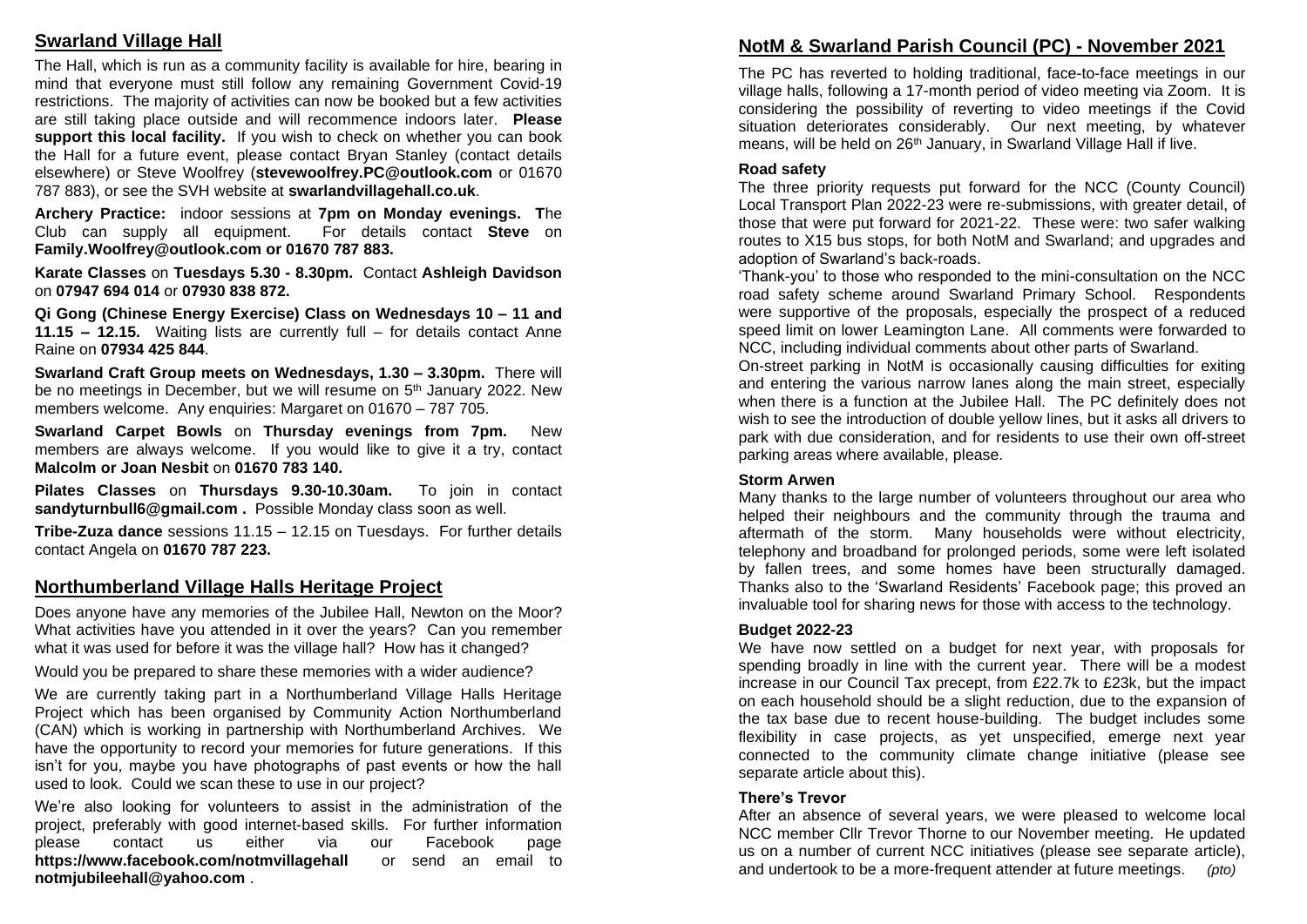#### *(cont)*

Contact the Parish Clerk **– Jan Anderson** on **07775 060** 430 or at **janandersonpc@gmail.com** or to access the PC website search for: **Newton on the Moor and Swarland Parish Council .**

#### **Storm Arwen**

Popularised by Tolkien, the Welsh name Arwen apparently means *noble maiden*, *fair*, or *fine*. Well, you must all judge for yourselves how appropriate that was. Reading and cooking by torch- and candlelight, boiling pans of water for washing, and catching a whiff of camping stove gas or paraffin, might have had a certain nobility for a few hours. But when the situation stretches to days, particularly for those who are dependent on medical equipment, or live alone, or have no alternative means of heating a house that suddenly has an ambient temperature of less than 10°C, then it becomes very stressful. Most Swarland residents found themselves in this position from 9pm on Friday 26<sup>th</sup> November until various times on Monday 29<sup>th</sup> or even later.

Thanks to the interventions of Louise Stansfield (who seemed magically to make contacts where the rest of us failed), information on the Swarland Residents Facebook page, and general good-neighbourliness throughout our parish, it looks as though most people were cared for at some level (while we all envied Newton on the Moor and some Swarland residents who woke up on Saturday morning to find domestic normality restored).

Sadly, things were far from normal outside. Significant tree collections at Wallington, Cragside and Howick have been seriously affected by the 98mph gale, but so have our own much-loved trees, for which Swarland in particular is noted. Even those who had recently had NCC-approved tree surgery in the protected tree belt running along The Avenue and down Leamington Lane found that their trees had been severely damaged, rendered unstable, or ripped out of the ground completely. In some cases, this has also caused serious damage to homes. It's ironic that at a time when we're all being urged to plant more trees, a storm rips out millions of them across many counties, changing the appearance of the landscape and reducing further our ability to cope with increased CO2. Many of you may now feel anxious about having trees in your garden or anywhere near your property. However, we must hope that this storm has taken out all of the weakest specimens, so that it's the ideal time to re-plant native trees both for the appearance of our community and for their enormous ecological and climate value.

*Suzanne Stanley*

## **Deadline for items for the February issue of The Column: Thursday 27 th January 2022.**

## **Trevor's Bit**

Delighted to see the new footpath opposite the village square in Swarland which now completes the walk to the Sports Centre / Nelson's Café from the centre of the village. I would like to *[thank]* Jabin Cussins for his generosity in supporting this scheme, but I would also like to thank David Rixon for taking the time to come our planning committee in North Northumberland and 'making the case' for this improvement to the infrastructure of our village. *[Editor's note: the completion of the footpath became a condition of the planning application and needed to be completed before Cussins left the development.]*

The Northumberland County Council are hoping to return to holding planning meetings and local area council meetings back in Alnwick and Berwick-upon-Tweed in the near future rather than hold them centrally at County Hall. Sometimes a rare appearance of a parish representative can achieve great things as is evidenced above!!

As your Chairman of Strategic Planning at NCC, I have been busy overseeing the applications for the new Northumberland Rail Line which will run a passenger service from Newcastle to Ashington. There are six new rail stations to be built, one in North Tyneside and the remaining five in Northumberland. This rail line was closed to passenger traffic back in 1964 and has operated as a freight line since then. It is hoped to run a passenger service every 30 minutes. Since closure, new houses, schools and sheltered accommodation have been built, so sometimes it is quite difficult to "shoe in" a new railway station and its associated car parking spaces into the existing town. However, our planning consultant and our planning team have done their very best to overcome these problems. The new railway will bring jobs, industry, retail, tourism and a greatly improved infrastructure to the south-east corner of Northumberland. It will encourage motorists to leave their cars in the garage, free-up busy roads and hopefully reduce our carbon foot-print.

The British Volt application, which came before committee earlier this year, is the largest and most important to come before us in recent years. The Central Government's decision to proceed with the car-battery factory at Cambois is a welcome 'shot in the arm' for the Blyth area. This huge investment is part of Boris's "levelling-up" agenda and will bring over 3,000 jobs when it is completed in 2028, but it is hoped to be partially operational by 2025. This investment will bring many subsidiary service industries to the area.

The new cable manufacturing plant in Blyth is a welcome investment in the area.

Trevor Thorne, (County Councillor for Shilbottle Ward), The Stables, Embleton Hall, Longframlington NE65 8DT.

Email: **trevor.thorne@northumberland.gov.uk.** Tel: 01665 570249 (mobile: 07769 304311).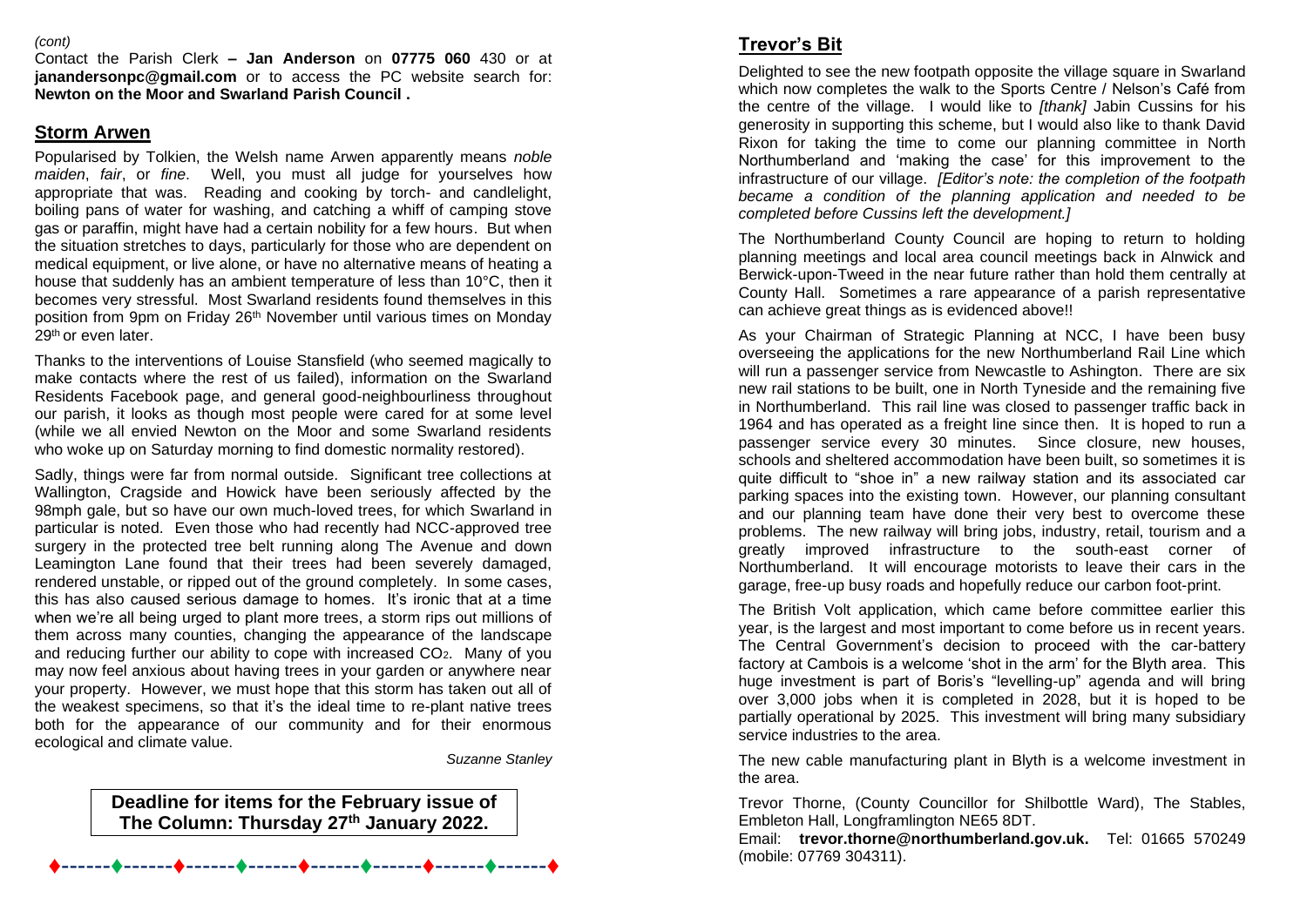#### At the heart of Christmas

A work colleague said the other day "I'm looking forward to Christmas, well, last year Christmas was cancelled and it'll be good to get back to normal".

It's a sentiment that perhaps a number of us share. Last Christmas was indeed different, which may have highlighted the most important part of the Christmas experience -

the part you want to make sure is at the heart of your Christmas this year.

Whatever December brings, your parish church, St. Michael's in Felton, offers a place and opportunities to ponder in our hearts what the events of the first Christmas might mean to us today.

St. Michael's is open every day in daylight hours for quiet times and prayer, and our Sunday services continue at 8am and 11am.

On Sunday the 12th December at 11am, we have a crib service when we replay the nativity story suitable for all ages.

At 7pm on Christmas Eve, Carols by Candlelight is a time to hear traditional Christmas readings and sing some favourite carols (probably with masks).

Christmas Day, we have festive communion services at 8am and 11am.

Then our next service will be on 2<sup>nd</sup> January.

Whether you visit St. Michaels on your own or bring family and friends, may you find a warmth of welcome, joy and hope in the mystery at the heart of Christmas; God becoming human in the birth of Jesus. Please find us on Facebook, Twitter and **stmichaelsfelton.co.uk** and contact us if we can help in any way.

*With every blessing, Liz Rowark, St. Michael and All Angels Church, Felton* 



#### **Merry Christmas from the Nelson's Team**

Old and New Faces will be greeted with a festive warm welcome, pop and say hello!

#### **Christmas Opening Hours:**

**Closed 24th , 25th , 26th, 27th & 28th** Open 9-4 29<sup>th</sup>, 30th 31<sup>st</sup> December. **Closed New Year's Day.** Open 9-4 2nd January.

#### **Winter Offers:**

Week Days until 17th December - A Main and Cake for £9.95. Sunday Afternoons throughout December - Festive Afternoon Teas for Two at £29.95.

#### **Swarland Residents Facebook page**

If you haven't seen it yet  $-1$  try to get all village events here. You will find us on Facebook (Swarland WMC Paper Shop), or phone SWM Club on 01670 787 825. There are currently about 550 members.

There is to be a Carol Service around the Christmas Tree in The Square, Swarland on Wednesday 22nd December – see poster in The Club & on Facebook.

December / Christmas / New Year events at the Club, see posters in The Club and on Facebook. The Club certainly needs a boost at present so please do use it.

The Paper shop is open 364 days a year, we are only closed on Christmas Day! Open 7.30am till 10.00am.

Also, could I personally say a massive thank you to all those who attended the Remembrance Ceremonies on the 11<sup>th</sup> November and again on Remembrance Sunday in the Village Square. A special thank you to Canon Raymond Best and his lovely wife for attending, and also my Dad for his continued commitment. We had an amazing turn-out both days (around 45 each, much better than the half a dozen in the previous 20 years). Everyone's support is greatly appreciated.

Fundraising will begin after Christmas to raise money needed to erect a memorial stone in Swarland Square, displaying the names of those in the forces who died during both WW1 and WW2.

*Louise (07502 477 734), on Facebook (Swarland WMC Paper Shop), or phone SWM Club on 01670 787 825.* 

#### **Swarland Moor Local Heritage Group**

On the 12th October 2021 we welcomed our speaker Bill Bland who gave an excellent talk to a 'full house' on the "History of Ordnance Survey (OS)". Bill has spent his career working for OS and described to the group the origins, politics of coverage and the methods used. Bill bravely took us through trigonometry using drawings and photographs, technological advances and the modern usage of OS.

On the 9<sup>th</sup> November 2021 the Group welcomed Barry Mead who delivered an entertaining and informative talk on the Cresswell Pele Tower. Barry has been actively involved in the restoration of the Pele Tower and was passionate and very informative about it. He reflected the hard work and challenges that went into restoring a tower such as this.

On the **14th December 2021** we will be having a Christmas lunch at Nelson's which I am sure will be enjoyed by all. There are still a few spaces available, if you would like to attend, please confirm by the  $1<sup>st</sup>$ December 2021 to **swarlandmlhg@gmail.com .** 

There is no meeting in January, 2022 will commence on the  $8<sup>th</sup>$  February with Ellie Waddington talking about The Chillingham Cattle. New members and guests are all welcome, we meet at The Swarland Club at 7.30. Further information and updates can be found on our Facebook site or by emailing: **swarlandmlhg@gmail.com .**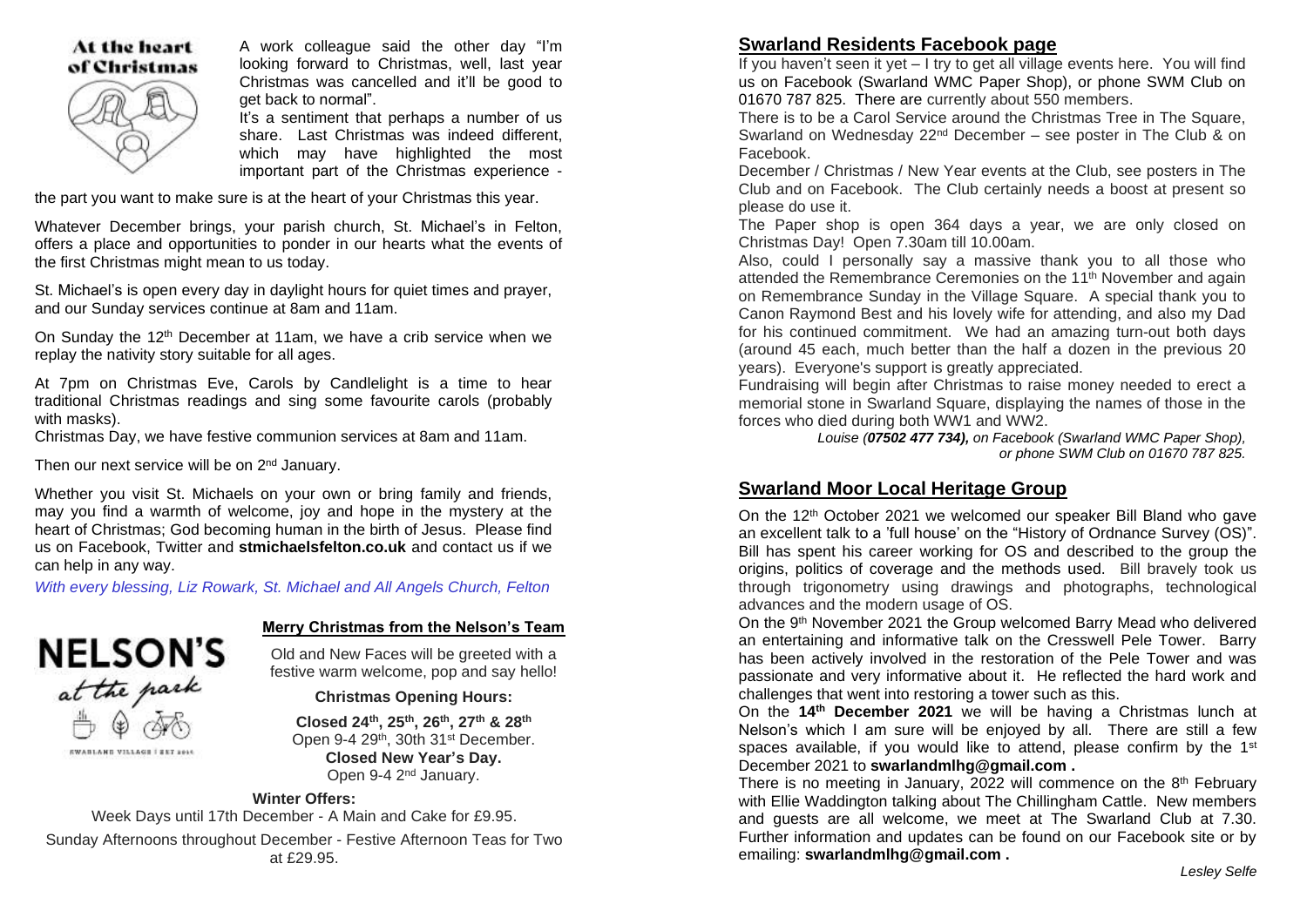## **Jubilee Hall Christmas Coffee Morning. – & Grand Raffle**

Do join us on **Saturday 11th December** for one of the highlights of our year. Cakes and scones made by the ladies of Newton on the Moor will be on sale as usual, but we have a superb raffle with no fewer than **3** hampers this year (including a hamper full of chocolate goodies!) and other prizes too. There will be cake stalls with Christmas puds, table decorations, cards, chutneys and preserves in addition to the usual array of home-made cakes. Jen Brown of Floral Gift will be selling her lovely wreaths and festive bunches made from locally grown plants. In addition to craft stalls, Colin Gough will be autographing copies of his most recent book.

Do come - doors open at 10.00 sharp and the raffle will be drawn at 11.30.

**Winter Service Resumes - at the January coffee morning,** when we shall be serving hot bacon and sausage breakfast baps. Vegetarian sausages, onion and ketchup available too. Doors open on **Saturday 8th January** at 10.00.

The traditional **Dressing of the Crib** will take place on **Christmas Eve** in the Jubilee Hall at 5.30 pm. This is a happy event which we hope that children and visitors to the village will enjoy. Everyone is most welcome.

#### **New Climate Action Group**

Are you concerned about Climate Change?

Interested in supporting nature and biodiversity in your area? Along with many other authorities, the Parish Council has recently declared a Climate Emergency and is keen to set up a Climate Action Group in the local area. If you'd like to get involved, we'd love to hear from you!

It's intended that the group will decide its own objectives and priorities, but some initial ideas are:

- Carbon footprint survey
- Installation of EV charging points
- Tree planting
- Survey of potential bus use
- Home energy audits
- Reducing the use of pesticides
- Improving biodiversity in roadside verges and hedgerows.

You may have already seen one of our posters or our post on the Swarland Residents Facebook page. If you've got in touch, many thanks and we're looking forward to meeting you.

If you'd like to get involved, please e mail **janandersonpc@gmail.com.** The first meeting of the group will be on 11<sup>th</sup> January at 7 pm in Swarland Working Men's Club, Coast View, Swarland, NE65 9JG.

## **Felton Surgery Patient Participation Group (PPG)**

Meetings of the Felton PPG have taken place in October and early December; Sylvia Allen has now been appointed as Secretary for the group, but at present there is no elected chair. Patient representation from all areas of the practice is still being sought, especially from Shilbottle, Longframlington and Newton on the Moor plus other outlying areas of the practice. Please contact the practice at **www.feltonsurgery.nhs.uk f**or joining details. Publicising the practice is important and in addition to parish newsletters please check your local residents' Facebook pages and other social media for updates.

#### **Christmas Holiday opening hours will be as follows:**

Normal hours Monday to Friday are: 8.30 to 6.00 (closed 1.00-2.00) with dispensers busy throughout the day.

#### **The surgery and pharmacy will be closed:**

 **Saturday 25 th December Sunday 26th December Monday 27th December Tuesday 28th December Saturday 1 st January Sunday 2nd January Monday 3rd January**

Social distancing remains an issue due to the small size of the waiting area, so face-to-face consultations cannot take place at present; the resumption of clinics is at the forefront of discussions within the practice and as soon as NHS permission is received, they will resume. The district nursing service is unaffected and continues as normal.

The surgery has periodically received some supplies of flu vaccine. These have not been enough to vaccinate all eligible patients yet. patients will be contacted by the surgery when more flu vaccine is available and then appointments will be offered. Patients waiting for their second / third Covid-19 vaccination at Amble Health Centre and who do not want to wait, should use the national system to make an appointment at a Regional Hub. The routine programme of vaccinations for shingles and pneumonia, and smear and other tests continues. Dr Lees asks that patients who are unable to attend for smear tests should contact the surgery so others can be offered the appointment.

Contact the practice by phone on **01670 787 353** or visit its website for further information at **www.feltonsurgery.nhs.uk** .

*Bryan Stanley, PPG Team member*

**Deadline for items for the February issue of The Column: Thursday 27 th January 2022.**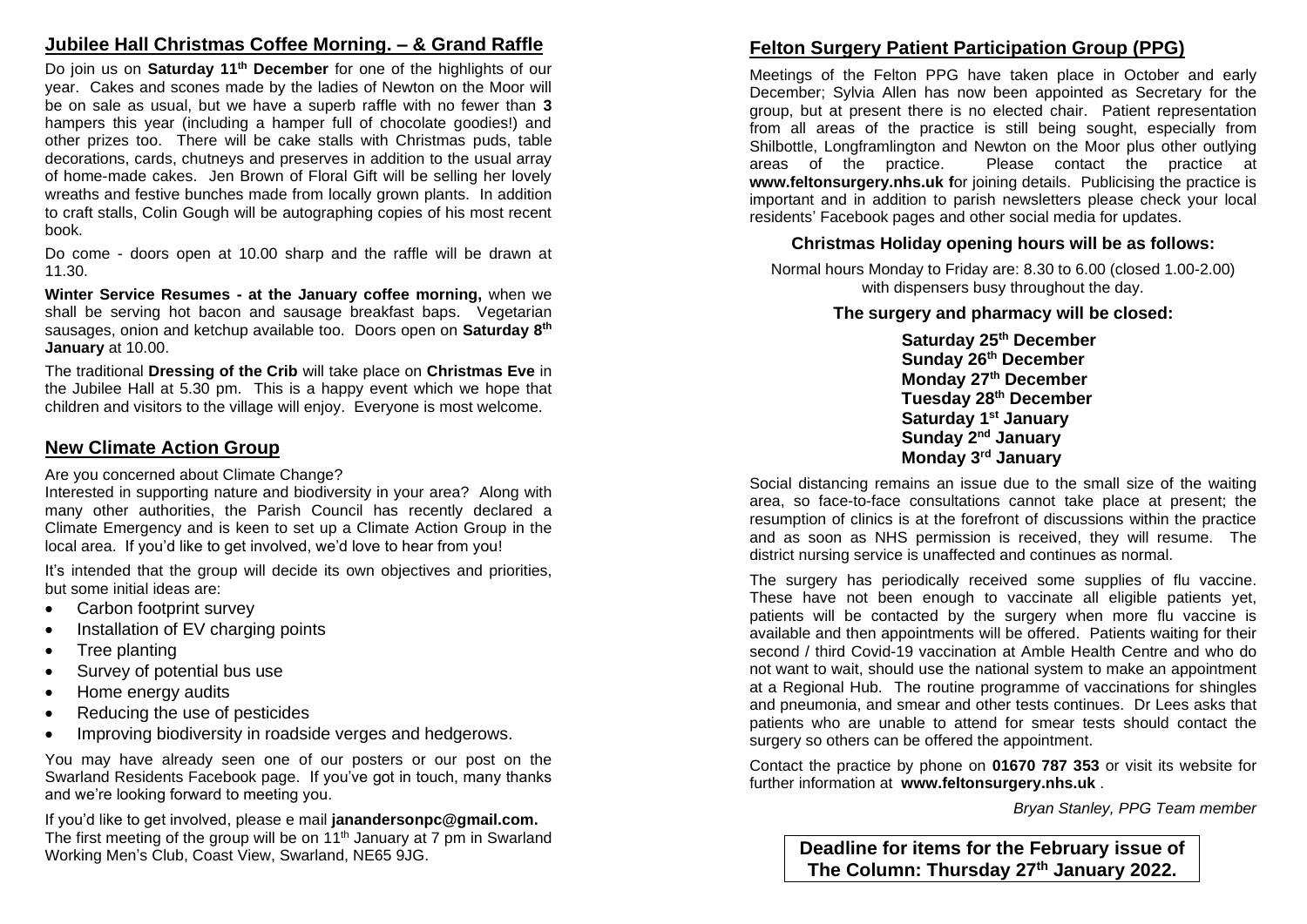## **Christmasy thoughts**

"The time between one Christmas and the next is about two months now. They'll be draping tinsel over the Easter eggs before long."

*Victor Meldrew, One Foot in the Grave*

"463 Ways to Make Christmas Simple."

*Headline, Prima magazine*

"Christmas used to be terrible at out house, not like now when kids get everything. One year my sister got a miniature set of perfumes called 'ample'. They were tiny, even I could see where my dad had scraped off the 's'."

#### *Stephen K. Amos*

"A year, two years ago, from now, that Booker Prize-winning novel will still lie, unopened, by our beds. Those shaving lotions will stand, virgin, in our bathrooms. That little blue ceramic pot of Stilton will still be in the larder, back among the petrified garlic and half-crumbled stock cubes."

#### *Philip Norman*

"A great psychiatric paper could be written on parental remarks at the Christmas lunch table that drive their children to the edge of the abyss, unnoticed by anyone else present."

#### *Philip Norman*

"Short of hiring a line of chorus girls and calling it 'The Queen Show' what more can you do?"

*Prince Philip, on the Queen's Speech*

"You ask your relatives if they'd like tea or coffee, and they say, 'Whichever's easiest.' *None* of them's easiest. What would be easiest is if you went home. NOW."

#### *Jack Dee*

"I hate cocktail parties, where everyone is looking over everyone's shoulder, in case someone more important has arrived."

*Barbara Cartland*

"Every guest hates the others, and the host hates them all."

*Albanian proverb*

"Only the bravest of stay-at-homes asks the ticklish question: 'Did anyone ask where I was?"

*Henry Haskins*

## ♦------♦------♦------♦------♦------♦------♦------♦------♦

**Deadline for items for the February issue of The Column: Thursday 27 th January 2022.**

## **Piano – Collect from Swarland Village Hall**



We're looking for a new home for the Moore & Moore piano which has been in the Hall for a number of years but we no longer have any need for it, so it needs is re-housing, tuning and playing.

If you're interested in having a look at it, please contact Bryan on 01670 787916 or **maxiotoby1@gmail.com** or Steve on 01670 787882 or **Family.Woolfrey@outlook.com.** It is fitted with castors and is easy to move, but you will need to arrange your own transport.

*Swarland Village Hall Charity Management Team*

## ♦-----♦-----♦-----♦-----♦-----♦----♦-----♦-----♦

## **More about trees: - the Northumbria Veteran Tree Project**

Trees have a similar effect to buildings in structuring our environment and being part of its history, so it's heartening to know that the Northumbria Veteran Tree Project, based at Kirkley Hall College and led by Nick Johnson, arboriculture course leader at the college until his recent retirement, aims to **"identify, map and celebrate ancient, veteran, heritage and notable trees"** throughout the region, with the broader aim to increase awareness of the environmental and social benefits provided by trees. It should ensure greater protection to individual trees, and thereby to the wildlife they support, and to the ecological systems of which they're a part. **Ancient trees** must have reached a great age compared to others of the same species, a 150-year-old birch for example (the typical lifespan is 60-90 years). **Veteran trees** are measured: depending on species they must have a girth of at least 3m, 1.5m above ground level. **Heritage trees** have a connection to a historic event or location, and **Notable trees** are in some way different to others of their species, either visually (such as the Sycamore on Hadrian's Wall) or biologically.

The Project is recording only trees on public land, and you can become an active volunteer or make nominations via the (very informative) website. You'll also find a fascinating gallery of pictures which could stimulate some winter walks (if Storm Arwen hasn't done too much damage). See **veterantreeproject.com** .